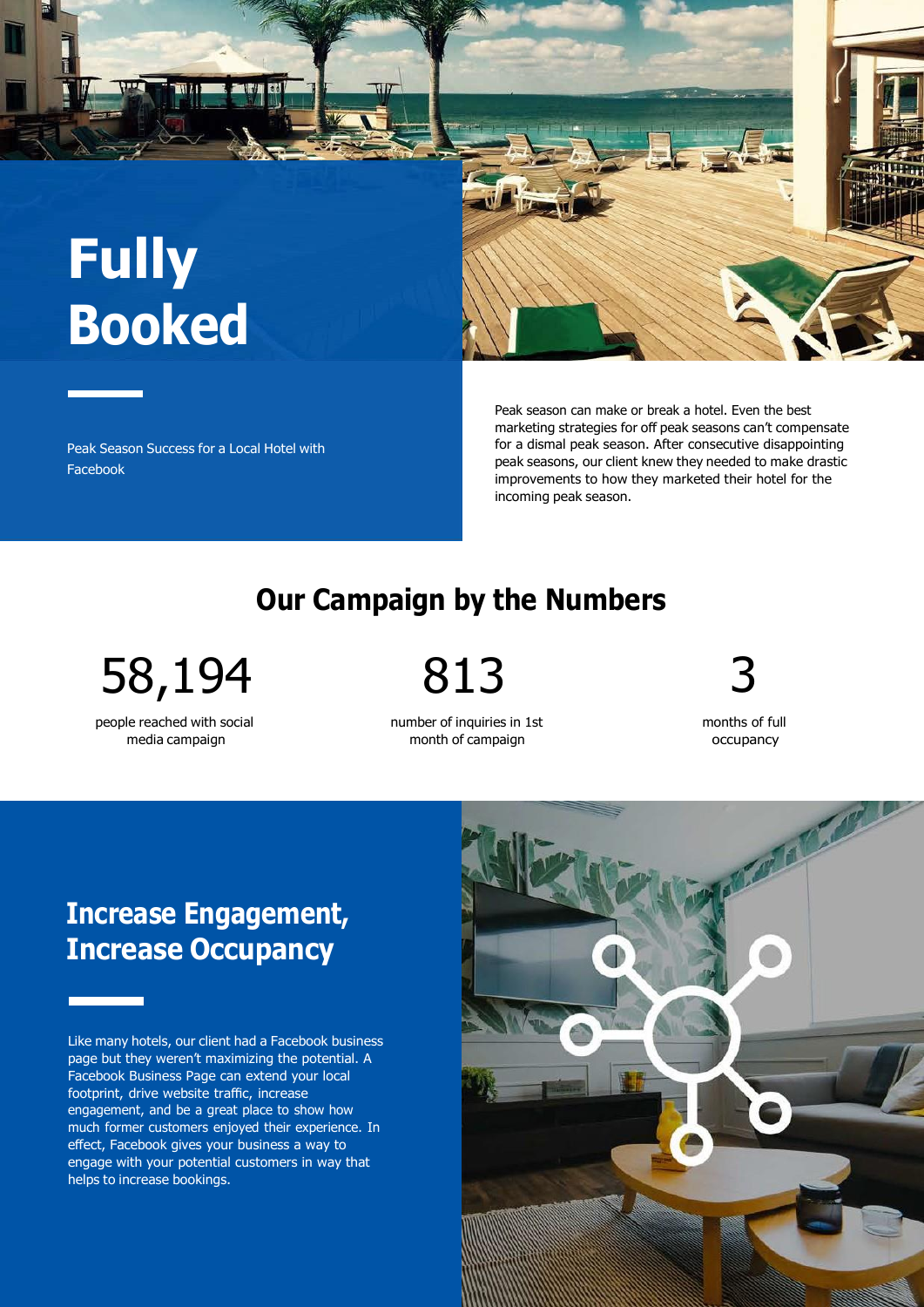#### **Their Goal**

**A Facebook Page Worthy of the Hotel**

The hotel did everything else right - great customer service, a beautiful establishment with great amenities and an ideal location. They just needed to tell everyone. Off peak occupancy was steady and if it was accompanied by a stellar peak season, they knew the hotel could go from barely making it to profitable in just a year. The alternative was not something they were willing to consider.

#### **Our Solution**

**Targeted Posts and Online Engagement**

First, we audited their existing Facebook Business Page. They hired a professional photographer to take photos of the hotel and it was updated with some regularity but there was not a clear strategy and at times, it was confusing.

We then helped them build a promo that was targeted, easy to understand, and created specifically for Facebook. We took into consideration the performance of their previous postings and promotional efforts to build a campaign we knew would work.

We started 2 months prior to peak season with weekly high-quality graphic posts that were both eye-catching and shareable. We also posted weekly content that was informative and equally shareable but still promoted the hotel.

The most effective part of our strategy was the engagement. Facebook makes engagement easy for businesses. When our posts were shared, we made sure we knew about it and engaged with comments about the hotel, the promotion and the surrounding area. If people were unhappy, we also engaged with them and worked with the hotel staff to find ways to right the wrongs.

If there was a comment or question relating to the hotel, we tried to respond in a helpful and professional way while still matching the hotel's own unique personality. We managed to respond to 76% of all online inquiries which improved the perception which had suffered as a result of a somewhat neglected Facebook page.

Finally, we tracked the performance of everything and tweaked the campaign along the way.



## **Their Success**

**A Winning Strategy**

The hotel's Facebook Business Page emerged as its most successful marketing avenue and this peak season was their most successful seasonal promotion ever.

76 8,894

number of interactions during campaign

revenue compared to last peak season

response rate to online inquiries